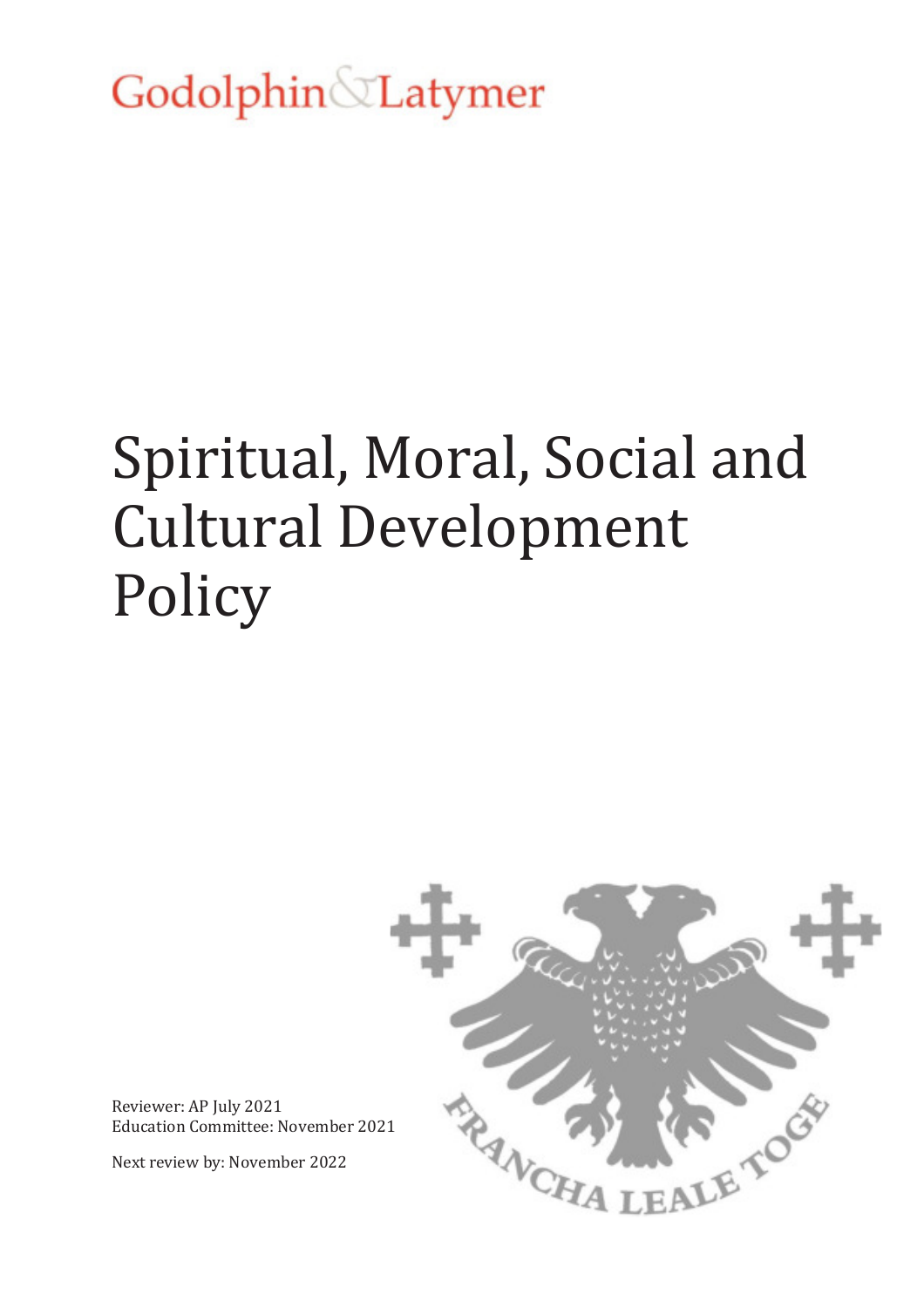## **1. Introduction**

- 1.1. Spiritual, moral, social and cultural development is concerned with the girls' selfknowledge, self-esteem, self-confidence, awareness and understanding of moral issues. Developing their ability to relate to others and to take responsibility for their behaviour, as well as their contribution to the community and their knowledge of public institutions and services, are among the core aims of the school.
- 1.2. The school follows the guidance and advice given in the DfE publication: The Independent School Standards: Guidance for Independent Schools (April 2019) (which has replaced Improving the Spiritual, Moral, Social and Cultural (SMSC) Development of Pupils (November 2013) together with the supplementary guidance to that publication issued by the DfE in November 2014).
- 1.3. The standard for the SMSC development of pupils is contained in paragraph 5 of the Education (Independent School Standards) (England) Regulations 2014.
- 1.4. The standard is intended to ensure that schools:
	- (i) actively promote the fundamental British values of democracy, the rule of law, individual liberty, and mutual respect and tolerance of those with different faiths and beliefs;
	- (ii) ensure that principles are actively promoted which
		- enable pupils to develop their self-knowledge, self-esteem and selfconfidence;
		- enable pupils to distinguish right from wrong and to respect the civil and criminal law of England;
		- encourage pupils to accept responsibility for their behaviour, show initiative and understand how they can contribute positively to the lives of those living and working in the locality in which the school is situated and to society more widely;
		- enable pupils to acquire a broad general knowledge of and respect for public institutions and services in England;
		- further tolerance and harmony between different cultural traditions by enabling pupils to acquire an appreciation of and respect for their own and other cultures;
		- encourage respect for other people, paying particular regard to the protected characteristics set out in the Equality Act 2010; and
		- encourage respect for democracy and support for participation in the democratic processes, including respect for the basis on which the law is made and applied in England;
	- (iii) do not promote extremist views, or partisan political views, through their curriculum and/or teaching; and
	- (iv) offer pupils a balanced presentation of views when political issues are brought to their attention.

## **2. Aims**

2.1. That girls develop as individuals and gain an enhanced understanding of themselves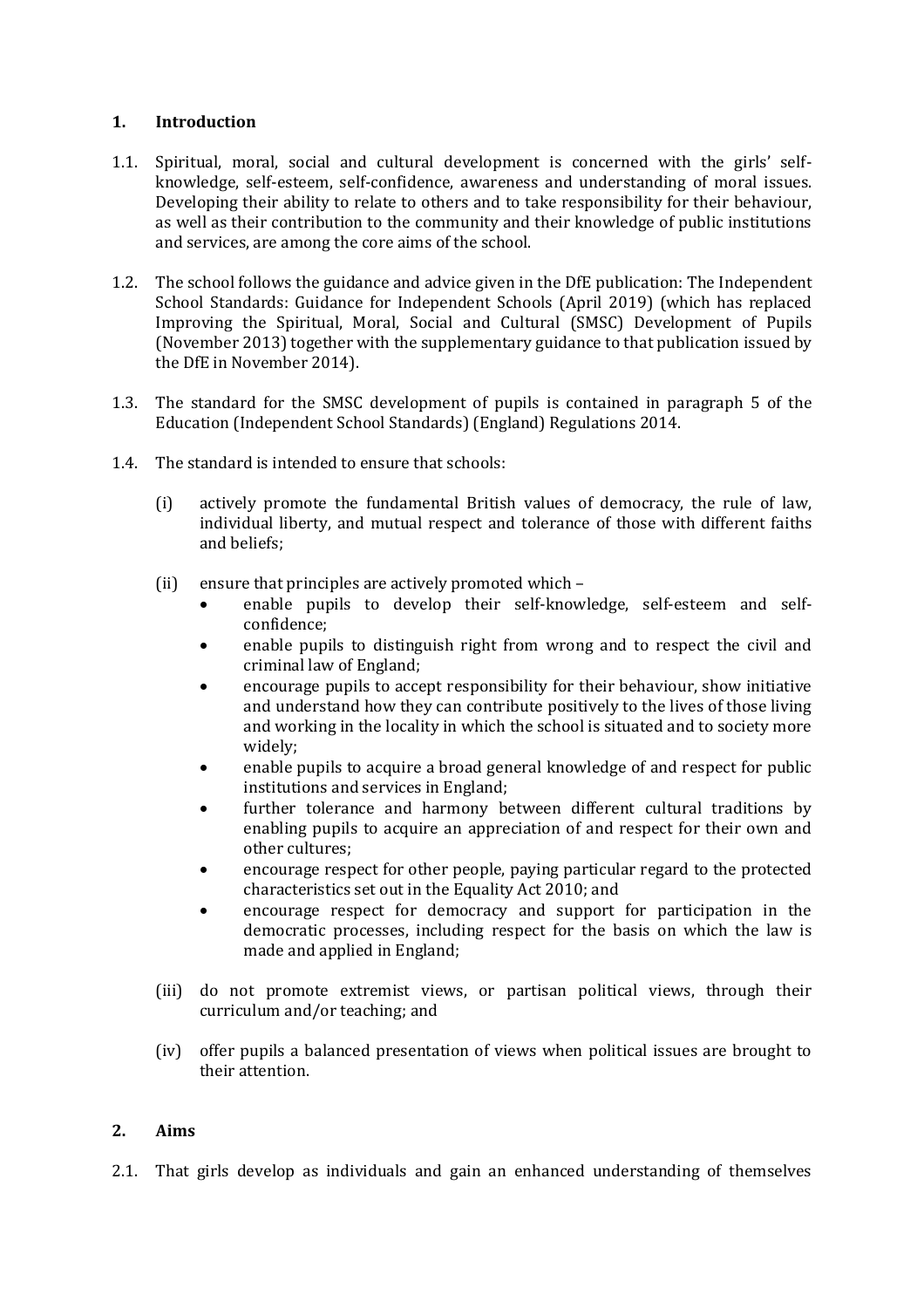within the community of the school, within their families, within society, and their responsibilities as global citizens in the world at large, is central to our ethos. Our school aims are that the girls develop habits of mind that include independence of thought, reflective learning and flexible thinking, and the ability to maintain an open mind and to reach a balanced judgement.

2.2. We offer an exciting range of intellectual, creative and physical challenges and opportunities, encouraging the development of individual passions and particular skills alongside the self-esteem and confidence with which to succeed in unfamiliar situations. Our long history of providing education for girls from a wide range of backgrounds creates an enriching and inclusive atmosphere. Within this principled, caring and friendly community, girls learn to lead and to work together for mutual benefit. We encourage girls to learn about local, national and global issues and in so doing we believe they become considerate, compassionate and courageous young women who fully expect to take active responsibility for the community and the environment in which they live, as well as for themselves, both now and in the future. See also 'The Godolphin and Latymer School Aims'.

# **3. Practice**

- 3.1. These aims are put into practice at school through:
	- School rules, policies and institutions;
	- The curriculum (including the PSHE and form time programmes);
	- Assemblies and other School events;
	- Educational Visits
	- Charity and Voluntary Work; and
	- A wide range of extra-curricular clubs and societies.
- 3.2. School rules, policies and institutions
	- The School's Behaviour Policy sets out our expectations of girls' behaviour in relation to themselves and others, including a clear system of rewards and sanctions. The Behaviour Policy should be read in conjunction with other School policies including the Anti-Bullying (including cyber-bullying) Policy, Code of Conduct for Pupils' Use of ICT and the Equal Opportunities policy.
	- The School Council consists of elected representatives from each year group. It meets regularly and provides and invaluable source of student voice on a wide range of issues.
	- Girls have the opportunity to hold positions of responsibility throughout the school, whether at form level, house level or whole school level, and in various fields (e.g. Sustainability Committee representatives, Social Impact Committee representatives, Head Girls' Team, school ambassadors and sports captains).
	- Girls can participate actively in the school's moves to become more environmentally aware through the student led Sustainability Committee.

## 3.3. The Curriculum

Our PSHE and Citizenship programme, which runs throughout the school, covers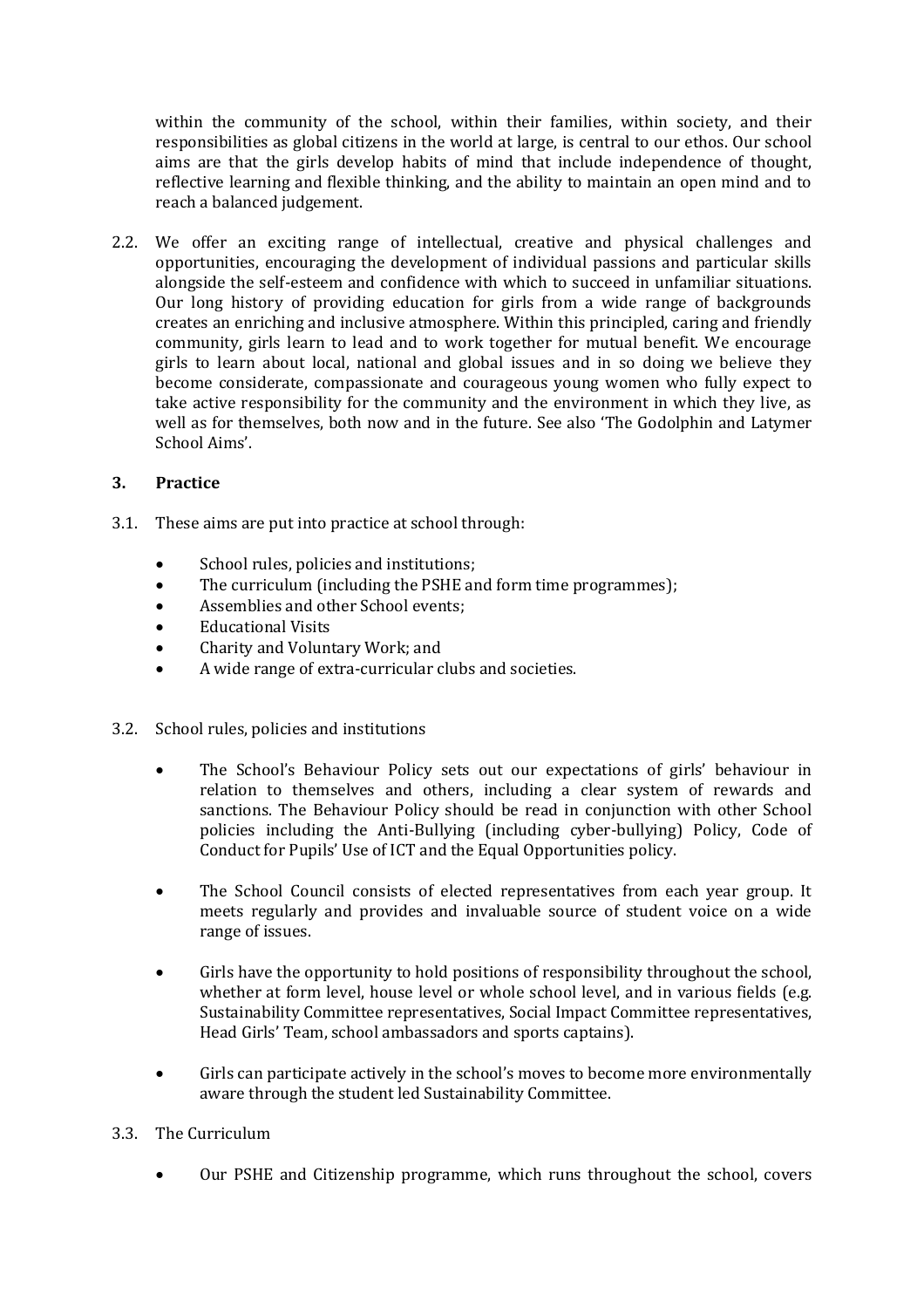various personal, social and economic issues related to the girls' spiritual, moral, social and cultural development. There is an emphasis on giving girls a good understanding of the values of democracy, the rule of law, individual liberty, and mutual respect and tolerance of those with different faiths and beliefs (see the PSHE Policy for more information).

- Many other subjects also provide opportunities for girls' awareness and experience of spiritual, moral, social and cultural education to be developed. It would be inappropriate to list subjects as the majority offer the possibility of enhancing girls' awareness. We, as teachers, have a responsibility to make the most of these opportunities in our lessons, to ensure that where political issues arise pupils are offered a balanced presentation of opposing views and to reinforce democratic processes in the classroom by treating girls equally, listening to their opinions and encouraging them to work collaboratively and with respect for others.
- 3.4. Assemblies and School events
	- Assemblies may have a spiritual or moral tone, may involve the celebration of girls' achievements in any area or may showcase girls' talents in a particular area and reinforce the values of the School.
	- Whole school events often have a spiritual or moral tone which express the collective values of the school, for example, the School Birthday Service and the School Birthday celebrations.
	- Workshops and presentations, both those in-house in origin or given by visitors to the school, often enhance the girls' spiritual, moral, social and cultural development. These may be in cross-curricular days, afternoons, shorter lectures or speaker events, the Sixth Form super-curricular programme, etc.
- 3.5. Educational Visits

Educational visits serve to enhance all aspects of girls' personal development and link to their spiritual, moral, social and cultural development. In particular:

- Self-knowledge, self-esteem and respect for others is developed at team building and bonding days at the start of each section, through sports tours, ski trips and through challenging residential visits such as Duke of Edinburgh expeditions.
- Girls acquire an appreciation of and respect for their own and other cultures through regular local visits to museums, art galleries and places of worship Extended opportunities arise during language exchanges or cultural visits to Germany, France, Spain, Italy, China and the US.
- 3.6. Charity and Voluntary Work
	- The School expects that girls will actively involve themselves in supporting others, for example:
		- o through activities run by the Social Impact Committee;
		- o opportunities for voluntary work from Year 10 to the Sixth Form.